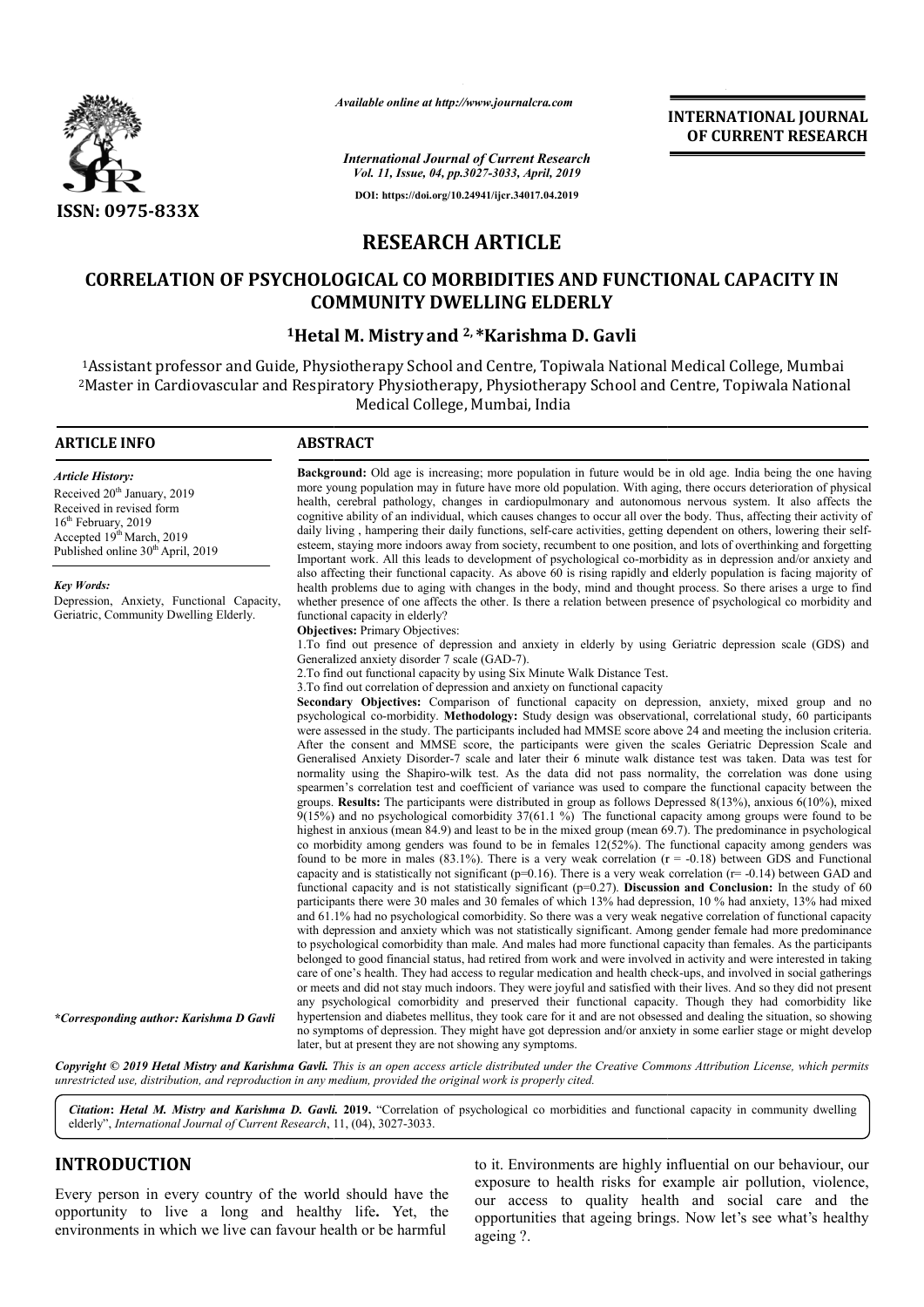It is about creating the environment and opportunities that enable people to be and do what they value throughout their lives. WHO defines healthy ageing "As the process of developing and maintaining the Functional ability that enables wellbeing in older age". Functional ability is about having the capabilities that enable all people to be and do what they have reason to value.

#### **This includes:**

- Meet their basic needs;
- To learn, grow and make decisions;
- To be mobile;
- To build and maintain relationships; and
- To contribute to society.

Healthy ageing is the focus of WHO's work on ageing between 2015-2030. Healthy ageing replaces the World Health Organization's previous Active Ageing: a policy framework developed in 2002 (Yvonne Van Mourik, 2014). (WHO**|** What is healthy aging?)

**Aging:** Population aging is a worldwide phenomenon, characterized by higher rate of growth among the elderly population (aged  $\geq 60$ years) relative to other age groups<sup>1</sup>. During aging one has to deal with not only physical aging but also mental and social well-being. It is a bit more complicated to understand than just the issue of chronological age. As people age, greater variability occurs between individuals, making predictions about any one individual more difficult. The trends of some changes are probably not linear but curvilinear, with changes accelerating after the age of 65. Thus, many of the physiological studies that have been done with 60 years old may not apply to individuals who are 80, 90 or 100 years old (Donna frownfelter). The Indian elderly population is currently the second largest in the world (Grover, 2015). As over past few years India has witnessed a decrease in mortality rate and improvement in life expectancy amongst older people<sup>4</sup> . In India the proportion of elderly population has risen from 5.6% in 1961 to 8.5% in 2011 and it was said that it will further rise upto 9% in 2016 (Grover, 2015). Projections are being made that India will house 300 million elderly by 2050 and elderly will form 19% of total population.

The elderly population has risen so the urge arises to evaluate the different diseases emerging and preventing or curing them inorder to help elderly population live their life with ease<sup>6</sup>. In the process of aging, the cardiopulmonary and autonomic nervous system functions become dynamic and they undergo changes with age (Donna frownfelter). With the deterioration of physical health and cerebral pathology, the overall prevalence of mental and behavioral disorder tends to increase (Grover, 2015). Self- care activity and walking short distance becomes a great task thus reducing functional capacity to perform work. These disabilities hamper the independence and quality of life of older people. They tend to impose burden on family, care givers and are associated with significantly decreased life expectancy. Disability arises with presence of psychological comorbidities due to illness, loneliness, lack of family support, restricted personal autonomy, and financial dependency (Grover, 2015). Anxiety and depression are the two of the most prevalent mental health condition in adults and both have negative impact on health and quality of life (Marlen Knutli, 2014). Various social, environmental, and personal influences gives rise to high psychiatric morbidity among older population but the exact cause is not clear due to few studies being available to highlight this issue $<sup>4</sup>$ . A long standing</sup> community based study of a population aged over 50 in southern India found a remarkably high prevalence (35.0%) of psychiatric morbidity with depression being most common disorder (23.0%) (Rinku Sharma, 2012). Multiple studies have demonstrated that elders with depressive symptoms are more likely to become disabled (Kenneth, 2010).

**Depression:** In older adults, depression may manifest more subtly as they tend to be less likely to admit feelings of sadness or grief and medical illness which are more common in this population also contributes or causes the depression<sup>7</sup>. It occurs more often in women than men. Some differences in the manner in which the depressed mood manifests has been found based on sex and age. It is third leading cause of burden of disease and is important public health issue since it is associated with suffering for the individual, disability, increased mortality and poorer outcomes from physical illness. Losing a loved one, fired from job, going through a divorce, these feelings are normal reactions to life's stressors. Most people feel low and sad at times. However, in the case of depression as a psychiatric disorder, the manifestation of the low mood are much more severe and they tend to persist<sup>7</sup>. Features of depression being lowered mood, feelings of guilt, poor motivation and low self-esteem. In a review of world literature, Baruna *et al.* (2011) evaluated the median prevalence of depression in elderly population of India and compared the same with rest of the world. The median prevalence rate of depression among elderly was reported to be 18.2% which was significantly higher than the rest of the world (5.4%) (Grover, 2015). For determining the depression we are going to use the Geriatric Depression Scale, it is the most common instrument used to evaluate the depression. It was first created by Yesavage *et al*., has been tested and used extensively with older population. The GDS Long form is a brief, 30 item questionnaire in which participants are asked to respond by answering yes or no in reference to how they felt over the past week. A short from GDS consisting of 15 questions was developed in 1986 (Sherry, 2012). It has been used in healthy older adults population with special emphasis on target population such as the medically ill and mild to moderate cognitively impaired older adults. It has also been used in community, acute and long term care settings. It consists of questions which determines your states of depression which about your happiness, satisfaction with life, feeling sad and others (Geriatric Depression Scale (http://www.stanford.edu/~yesavage/GDS.html))<sup>9</sup>. The GDS was found to have a 92% sensitivity and a 89% specificity when evaluated against diagnostic criteria. The validity and reliability of the tool have been supported through both clinical practice and research (Sherry, 2012). The Original scale is in public domain due to it being partly the result of Federal Support. The scale is present in number of different languages (http://www.stanford.edu/~yesavage/GDS.html).

Anxiety: The term "Anxiety disorder" refers to specific psychiatric disorders that involve extreme fear or worry and includes generalized anxiety disorder, panic disorder and panic attacks separation anxiety and specific phobias. Features of anxiety are as follows feeling of fear, worrying, and worst case scenario-thinking., somatic symptoms of anxiety are nervousness, tremor, sweating, tachycardia, dizziness and tachypnea among others (Marlen Knutli, 2014).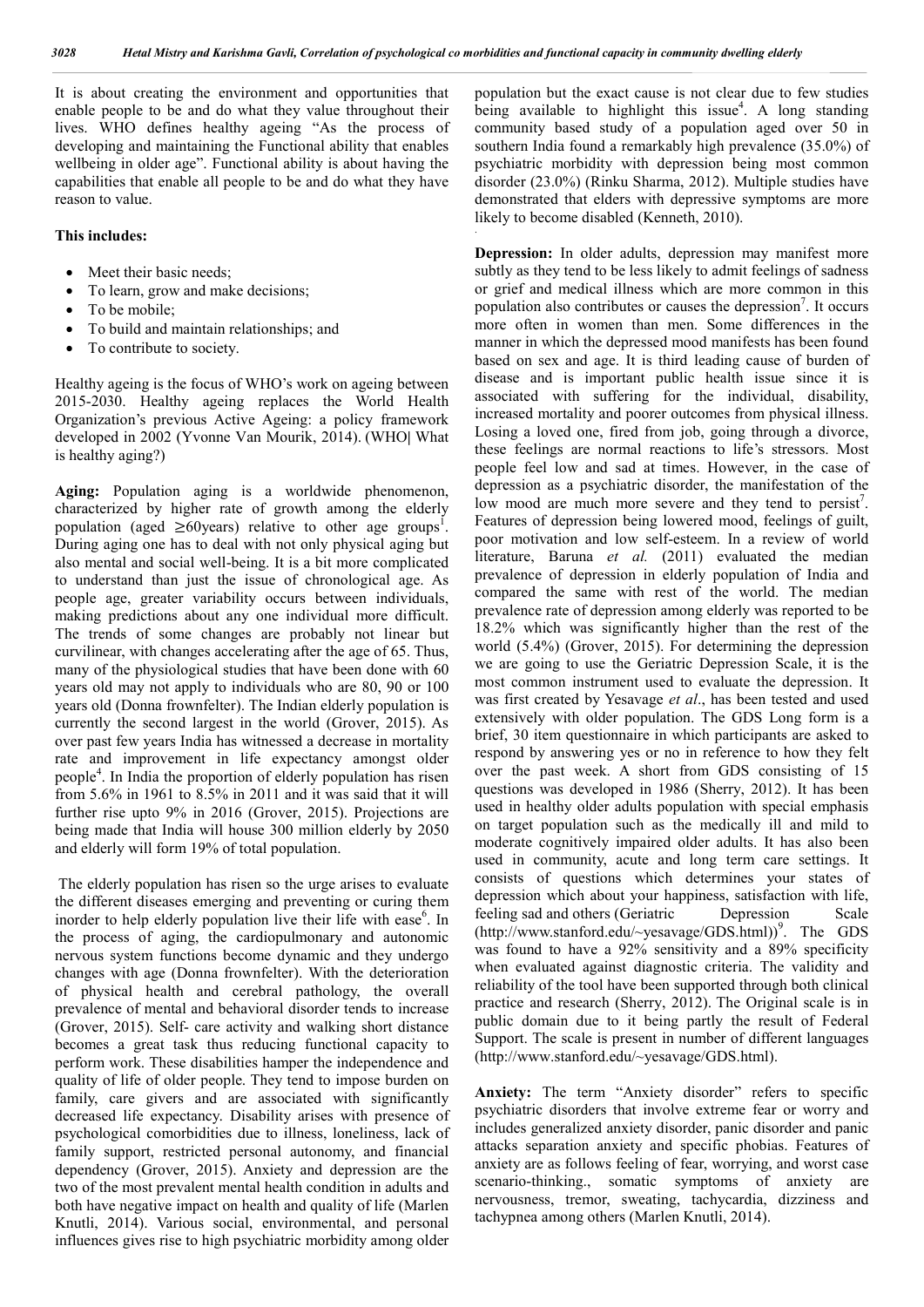Depression and anxiety disorders are different, but people with depression often experience symptoms similar to those of an anxiety disorder, such as nervousness, irritability and problems sleeping and concentrating. But each disorder has its own causes and its own emotional and behavioural symptoms. Many people who develop depression have a history of an anxiety disorder earlier in life. There is no evidence that one disorder causes the other, but there is clear evidence that many people suffer from both disorders. We are going to use is the Generalized Anxiety Disorder-7 Scale (GAD-7), it's a 7 item scale with the highest correlation with the total 13 item scale score  $(r = 0.75 - 0.85)$ . the internal consistency of the GAD-7 was excellent (cronbach  $\alpha = .92$ ). Test-retest reliability was also good (interclass correlation  $= 0.83$ ). Comparison of scores derived from the self – report scales with those derived from the MHP-Administered versions of the same scale yielded similar results (interclass correlation  $= 0.83$ ), indicating good procedural validity. The scale is available in numerous languages and is free to access on phqscreener site (Robert *et al.,* 2012). The presence of depression and/or anxiety disorders relates with the emotional and physical effects of breathing (Mark, 2005). Dyspnea refers as the sensation of difficulty in breathing. It is difficult to quantitate as is subjective and at times is normal (i.e at high altitudes, and during or following vigorous exercise) (Donna frownfelter). It is common among lung and heart disease and is triggered at times of anxiety due to autonomous response of breathing being constantly changing with emotions such as happiness, fear, and anxiety (Marlen Knutli, 2014). Light *et al* showed a correlation (r=0.81) between anxiety and depression symptomology in COPD, using the Strate- Trait Anxiety Inventory and Beck Depression Inventory (BDI) in 77 pulmonary clinic patients. Another study by Simon *et al* explained that depression had multiple unexplained respiratory symptoms.

**Functional capacity:** Aging itself leads to a gradual, progressive decline in functional capacity. It is defined as the ability to perform survival related activity in an autonomous and independent manner. Elderly people with normal cognitive functioning have, as a main characteristic, the maintenance of autonomy and independence. These two variables can change during the aging process and are very often related to cognitive decline and depressive symptoms, especially in populations with lower levels of education (Christina Martins Borges Lima, 2017). Cognitive decline affects functional capacity and the proper performance of everyday activities (Christina Martins Borges Lima, 2017). As Functional capacity can also be affected with the presence of depression and anxiety. It is found that psychological distress produces restricted activity of daily living and that when associated with dyspnea it affects the level of physical activity (Pia-Diaz, 2007). Physical activity decreases with age, so does energy and efficiency to work. As degenerative changes start to occur within the body the rate with which work was performed earlier gets reduced. Due to which people get confined to a place doing very few activities or only self-care activity and no exercise. Thus, decreasing their physical capacitance to perform work leading to inability to perform activities of daily living and causing depression. To measure the amount of activity performed and the energy utilization, oxygen intake, we are going to assess functional capacity of the individuals by using Six Minute Walk Distance Test. The assessment of functional capacity reflects the ability to perform activities of daily living that require sustained aerobic metabolism.

The integrated efforts and health of the pulmonary, cardiovascular, and skeletal muscle systems dictate an individual's functional capacity (Ross Arena *et al*., 2007; Jerome L. Fleg, 2000; Ross Arena,2007; Jerome, 2000; Roberta Souza Freitas *et al.,* 2012). A fundamental requirement for many of the activities of daily living is the ability to perform predominantly aerobic, i.e., oxygen-using, work. Such activities require the integrated efforts of the heart, lungs, and circulation to deliver oxygen to the metabolically active muscle mass. Thus, the assessment of functional or aerobic exercise time or peak oxygen consumption provides important diagnostic and prognostic information in a wide variety of clinical settings (Ross Arena *et al*., 2007; Jerome L. Fleg, 2000; Ross Arena, 2007; Jerome, 2000; Roberta Souza Freitas, 2012). The functional capacity will be measured by using Six Minute Walk Distance Test. Now the Six Minute Walk Distance Test will give the entire picture of the functioning of heart and lungs, and it is sub maximal test and is cost effective, simple, easy to perform, safe and applicable to everyday activity. With Six Minute Walk Distance Test the rate of perceived exertion is also noted. It is for measuring the intensity of physical activity. It relies on the physical sensations a participant experiences during the activity as increase in heart rate, increase in respiration, increased breathing. Participant may become breathless indicating a heart or lung anomaly. In a study by Burns et.al they had found that in depression breathlessness occurs at rest, this is because of difficult in inspiration, a feeling of heaviness or pressure in chest (Ramanathan Palaniappan Ramanathan and Baskaran Chandrasekaran, 2014). Six Minute Walk Distance Test can also be used as treatment measure or for recognizing the exercise limitation of subjects. It is widely used for pulmonary and cardiac rehabilitation, for treatment intervention and to assess the response for various pharmacological therapies. The distance covered during the time period also can be a powerful prognostic indicator (Ramanathan Palaniappan Ramanathan and Baskaran Chandrasekaran, 2014).

**Cognition:** The first studies on aging and cognition sought to describe the decline of cognitive abilities in senescence as a natural process that involves neuropsychological change<sup>1</sup>. It is widely acknowledged that cognitive decline impacts various domains, such as memory, attention, language and executive function and may also influence activities of daily living and be associated with mood disorders (anxiety and dementia)<sup>1</sup>. As cognitive impairments may also be present in an elderly population, so the Mini Mental Scale Examination (MMSE) helps in determining the cognitive status. The MMSE is a tool that can be used to systematically and thoroughly assess mental status. It is an 11 –question measure that tests five areas of cognitive function: orientation, registration, attention, and calculation, recall and language. The maximum score is 30. A score of 23 or lower is an indicative of cognitive impairment. It takes only 5-10 minutes to administer and is therefore practical to use repeatedly and routinely. It is a effective screening tool for cognitive impairment with older, community dwelling, hospitalizes and institutional adults (Lenore Kurlowiez, 1999). Due to presence of psychological co-morbidity the disease prognosis is hampered or due to presence of serious fatal disease the subjects goes more into depression and /or anxiety. The interaction between these two and disease progression could be linked to lack of hope, optimism and perceived selfefficacy in depressed patients, consequently inhibiting their fighting spirit against the disease and necessary adherence to treatment. Thus, the group of people may fail to respond to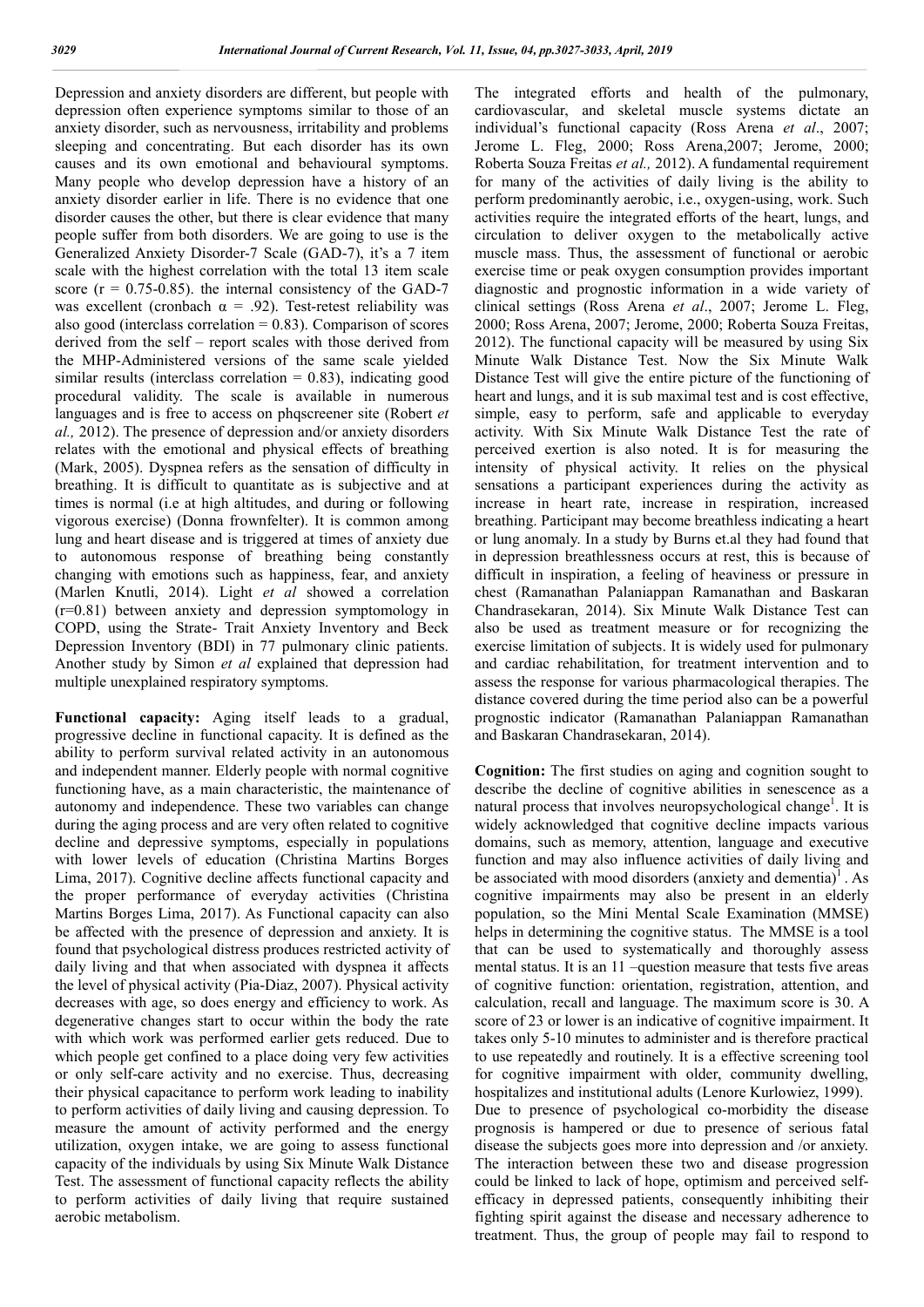standard medical treatment due to nature of their mental health problems and may experience a greater loss of function than necessary. This effect may then reinforce the negative thoughts related to their own prognosis, triggering a vicious psychosomatic cycle. In contrast, patients who are not having any psychological co-morbidity and already suffering from severe disease might be able to use their treatment resources effectively. This in turn might result in better or stable prognosis (Viola Vaccarino, 2001; Catherine Laurin, 2011; Mia Conaradsson, 2013; Astrid Fidika, 2014). As there is presence of any psychological co-morbidity he/she won't perform tasks efficiently or vice versa. So there arises a urge to find whether there is any relation between the psychological comorbidity and functional capacity, study to see whether they both are affecting each other.

**Need for study:** Old age is increasing; more population in future would be in old age. India being the one having more young population may in future have more old population. With aging, there occurs deterioration of physical health, cerebral pathology, changes in cardiopulmonary and autonomous nervous system. It also affects the cognitive ability of an individual, which causes changes to occur all over the body. Thus, affecting their activity of daily living , hampering their daily functions, self-care activities, getting dependent on others , lowering their self-esteem, staying more indoors away from society, recumbent to one position, and lots of over thinking and forgetting Important work. All this leads to development of psychological co-morbidity as in depression and/or anxiety and also affecting their functional capacity. As above 60 is rising rapidly and elderly population is facing majority of health problems due to aging with changes in the body, mind and thought process. (Sinhgad-e-journal).So there arises a urge to find whether presence of one affects the other. Is there a relation between presence of psychological co morbidity and functional capacity in elderly?

**Aim:** To find out correlation of psychological co-morbidities and functional capacity in community dwelling elderly.

### **Objectives**

### **Primary Objectives**

- To find out presence of depression and anxiety in elderly by using Geriatric depression scale (GDS) and Generalized anxiety disorder 7 scale (GAD-7).
- To find out functional capacity by using Six Minute Walk Distance Test.
- To find out correlation of depression and anxiety on functional capacity

### **Secondary Objectives**

 Comparison of functional capacity on depression, anxiety, mixed group and no psychological comorbidity.

# **MATERIALS AND METHODOLOGY**

### **Study design:**

**Research Design**: Observational, Correlational

**Sample Population**: Young old elderly (65-74years)

**Sample Size**: The sample size was calculated using National Sample Size calculator (www.nss.gov.au) where, the population size taken was 130 (number of patients coming to Geriatric OPD in last 6 months), Confidence interval as 0.1 (which came to 0.098) Standard error as 0.05 ( $\alpha$  error =0.05). The sample size came out to be 57 which was rounded of to 60.

### **Type of Sampling**: Convenient sampling

#### **Source of Sampling**: Community

**Place of study**: Physiotherapy OPD of tertiary health care hospital

**Duration of study**: 6 months. (January 2018- June 2018)

#### **Inclusion Criteria**

- Subjects of age group 65-74 years (young old according to WHO)
- Subjects who are active and are ambulatory.
- Subjects who are willing to participate.
- Subjects whose Mini Mental score is more than 24.

#### **Exclusion Criteria**

- Subjects having psychiatric disorder other than depression and anxiety.
- Subjects having recent history of any major lower limb surgery/ fracture.
- Subjects having any major cardiac, neurological or musculoskeletal problems.
- Subjects having any major systemic problems.

### **MATERIALS**

- Measuring tape
- Stop watch
- Cones
- Sphygmomanometer
- Weighing machine
- Table stool
- Scales

#### **Outcome Measures**

- Geriatric Depression Scale (http://www.stanford.edu /~yesavage/GDS.html)
- Generalized Anxiety disorder 7 Scale (http://www.phqscreeners.com/select-screener/41)
- Mini Mental State Examination (The Hartford Institute of Geriatric Nursing, division of Nursing, New York University)
- Borg scale
- Six Minute Walk Distance Test (6MWD) (ATS.ORG)

# **METHODOLOGY**

Study design was observational, correlational study, 60 participants were assessed in the study.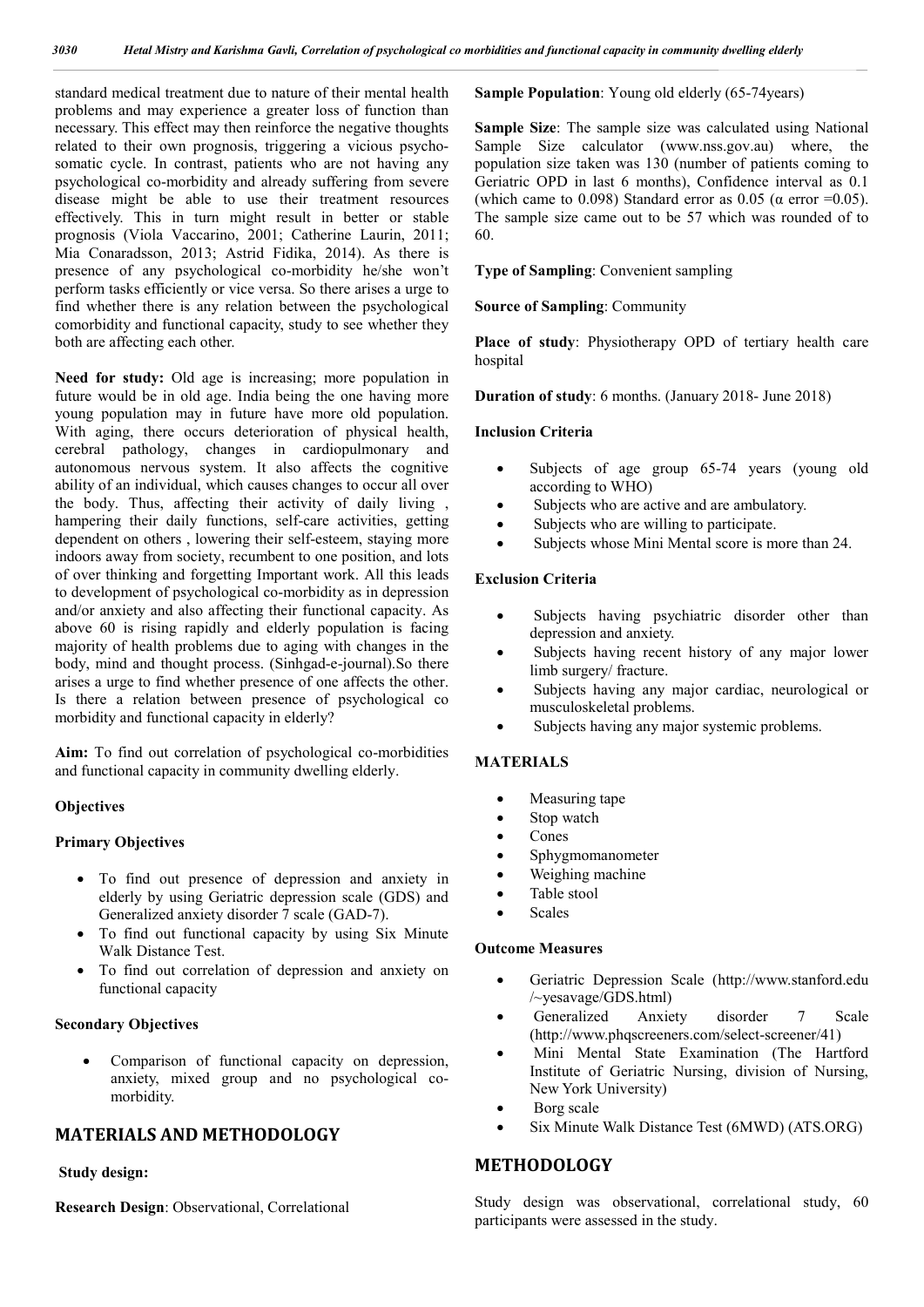

#### **Tables and graphs**



**Graph 1. Inference: There was equal distribution of male and female participants**



**Graph 2. Inference: Above graph depicts the distribution of population among groups**



**Graph 3. Inference: Above graph depicts the functional capacity among groups. And functional capacity is more in patients having anxiety and least in mixed condition**



**Graph 4. Inference: the above graph shows that female have high Graph predominance to psychological comorbidity than males**



**Graph 5. Inference: The above graph shows that male had a (83.1%)** higher functional capacity than females (71.5%)

## **RESULTS**

 $\bullet$ 

- The participants were distributed in group as follows Depressed 8(13%), anxious  $6(10\%)$ , mixed  $9(15\%)$  and no psychological comorbidity 37(61.1 %) study about no depression in elderly with reason).
- The functional capacity among groups were found to be highest in anxious (mean 84.9) and least to be in the mixed group (mean 69.7)
- The predominance in psychological co morbidity among genders was found to be in females 12(52%)
- The functional capacity among genders was found to be more in males (83.1%)
- There is a very weak correlation  $(r = -0.18)$ between GDS and Functional capacity and is statistically not significant  $(p=0.16)$
- There is a very weak correlation (r= -0.14) between GAD and functional capacity and is not statistically significant( $p=0.27$ )

#### **Table 1. Correlation between gds and functional capacity Correlation capacity**

| GDS (30) vs. Percentage Of Predicted            |  |
|-------------------------------------------------|--|
| Spearman r                                      |  |
| $-0.1817$<br>R                                  |  |
| 95% confidence interval<br>$-0.4228$ to 0.08331 |  |
| P value                                         |  |
| P (two-tailed)<br>0.1646                        |  |
| P value summary<br>Ns                           |  |
| Exact or approximate P<br>Approximate           |  |
| value?                                          |  |
| Significant? (alpha = $0.05$ )<br>No            |  |
| Number of XY Pairs<br>60                        |  |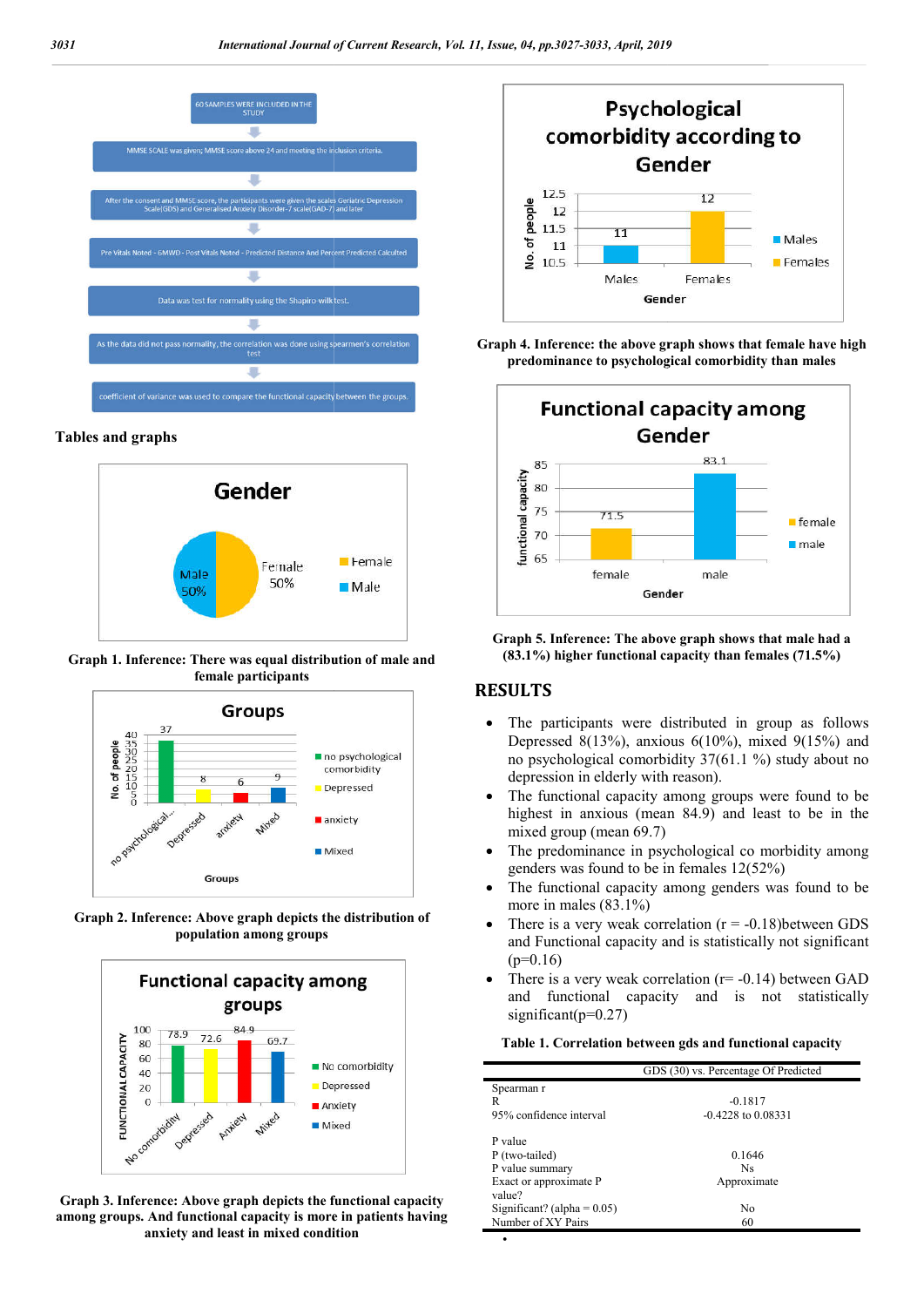#### **Table 2. Correlation of gad-7 and functional capacity**

|                                | $GAD-7(21)$<br>vs. Percentage Of Predicted |
|--------------------------------|--------------------------------------------|
| Spearman r                     |                                            |
| R                              | $-0.1457$                                  |
| 95% confidence interval        | $-0.3919$ to $0.1199$                      |
| P value                        |                                            |
| P (two-tailed)                 | 0.2665                                     |
| P value summary                | <b>Ns</b>                                  |
| Exact or approximate P value?  | Approximate                                |
| Significant? (alpha = $0.05$ ) | Nο                                         |
| Number of XY Pairs             | 60                                         |

# **DISCUSSION AND CONCLUSION**

In the study of 60 participants there were 30 male and 30 females of which 13% had depression, 10 % had anxiety, 13% had mixed and 61.1% had no psychological comorbidity. As majority population fall into no psychological comorbidity group it was found that there was a very weak negative correlation of functional capacity with Depression and Anxiety which was not statistically significant. The participants belonged to good financial status, had retired from work and were involved in activity and were interested in taking care of one's health. They had access to regular medication and health check-ups, and involved in social gatherings or meets and did not stay much indoors. They were joyful and satisfied with their lives. And so they did not present any psychological comorbidity and preserved their functional capacity. Though they had comorbidity like hypertension and diabetes mellitus, they took care for it and are not obsessed and dealing the situation, so showing no symptoms of depression. They might have got depression and/or anxiety in some earlier stage or might develop later, but at present they are not showing any symptoms.

Symptoms of Depression might also be due to medications side effect, or might be caused by co-occurring illness. It is sometimes dismissed as normal part of aging, causing needless suffering for the family and for the individual. The study by V K Usha and K. Lalitha showed that QOL was poorer among senior citizens in rural areas than the senior citizens in the urban areas. In India, the population of senior citizens is greater in rural areas where the health care facilities are minimal. The urban citizens had secondary level of education and rural primary, the urban citizens were retired from work but the rural one's were still earning. Awareness about primary prevention of illness and the need for regular health check-up among senior citizens of rural areas were less, while in urban areas they sought medical help from private hospitals and they consulted the physician only when illness arises. Among gender female had more predominance to psychological comorbidity than male. A possible explanation of female predominance is the different nature of aging process among women and how they perceive the differences<sup> $27$ </sup>. Studies also suggest that women experience depression up to twice as often as men. And males had more functional capacity than females. In the study by Ramanathan Palaniappan Ramanathan and Baskaran Chandrasekaran found that gender differences in 6MWD is due to the greater absolute muscle strength, muscle mass and height of men compared to women. They had also found that height influences 6MWD as there was correlation between the two, and it can be attributed to greater stride length of taller individuals. And in this study it was also found that all the participants had good cognitive level which again did not lead to developing psychological comorbidity among them. It was explained in a study by Francine Golghetto Casemiro<sup>I</sup> Isabela Azevedo Rodrigues (Mark E.kunik, 2005) et *al* that cognitive damage is characteristic of depression and depressed individual tend to exhibit worse psychosocial functioning. When combined with old age, the fear that something awful might happen, health issues, financial problems and the fear of abandonment, it can lead to anguish, anxiety and concern for the elderly individual which consequently worsen their situation (Francine Golghetto Casemiro, 2016). Also, there is one such study on community dwelling elderly in Tamil Nadu found that age, female, cognitive impairment and disability status were not significantly associated with geriatric depression.

#### **Limitations**

- Sample size is too small to generalize to large population.
- Other factors like income, marital status, literacy rate, socio economic dependency should have been involved.
- Then the psychological comorbidity taken was for past 2 weeks, so anything involving more than 2 weeks or overall year

#### **Clinical Implication**

- Psychological status should also be considered in management for patients conditions as presence of psychological-comorbidities, might not give positive improvement in them.
- Participants having higher BMI, hypertension and diabetes mellitus must be given proper education and encouraged to exercise and relaxation to improve their health status and functional capacity.

#### **Future scope**

 The study was single centric, it can be done multi centric to find geographical variation causing difference in psychological comorbidities and functional capacity in community dwelling elderly.

### **REFRENCES**

- Arethuza Sass<sup>I</sup>, Angela Andréa França Gravena<sup>II</sup> ;Callope Pilger<sup>III</sup>; Depression in elderly enrolled in a control programme for hypertension and diabetes mellitus; *Acta paul enferm.* Vol 25no.1 2012
- Astrid Fidika, marion Herele and Lutz Goldbeck; Symptoms of depression impact the course of lung function in adolescents and adults with cystic fibrosis. Child and Adolescent Psychiatry, University Ulm Medical Centre, Steinhoevelstr. *BMC Pubmed*, 2014;14:205 1, 89075
- ATS Statement: Guidelines for the Six-Minute Walk Test This Official Statement Of The American Thoracic Society Was Approved By The Ats Board Of Directors March 2002
- Aydanur Ekci, Omer Oguzturk, Mehmat Ekci, Ercan Kurtipek, 2005. Effect of psychological status on respiratory system; Cilt 16: say  $3:107-110$
- Bernd Lo¨we, MD, PhD, Oliver Decker, PhD, Stefanie Mu¨ller, MS, Elmar Bra¨hler, PhD, Dieter Schellberg, PhD, Wolfgang Herzog, MD, and *et al*., 2008. Validation and Standardization of the Generalized Anxiety Disorder Screener (GAD-7) in the General Population Med Care 2008;46: 266 –274
- Catherine Laurin\*,Gregory Moullec\*,Simon L.Bacon,Kim L.Lavoie; Impact of Anxiety and Depression on Chronic Obstructive